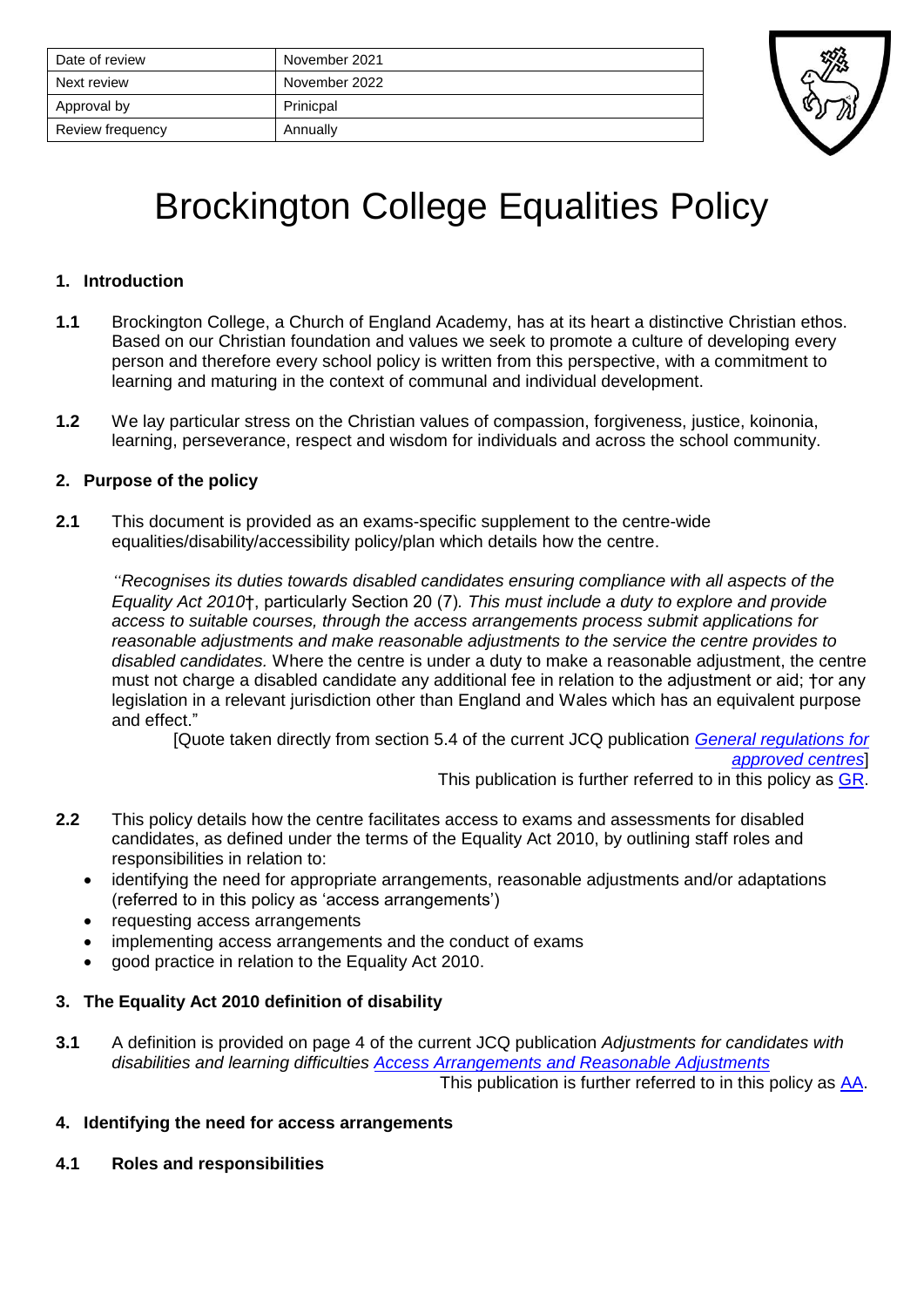## 4.1.1 Head of centre

- is familiar with the entire contents, refers to and directs relevant centre staff to the annually updated JCQ publications including [GR](http://www.jcq.org.uk/exams-office/general-regulations) and [AA](http://www.jcq.org.uk/exams-office/access-arrangements-and-special-consideration/regulations-and-guidance)
- ensures an appropriately qualified assessor(s) is appointed and that evidence of the qualification(s) of the person(s) appointed is held on file
- provides a policy on the use of word processors in exams and assessments.

# 4.1.2 Senior leaders

- are familiar with the entire contents of the annually updated JCQ publications including [GR](http://www.jcq.org.uk/exams-office/general-regulations) and [AA](http://www.jcq.org.uk/exams-office/access-arrangements-and-special-consideration/regulations-and-guidance)
- 4.1.3 Special educational needs coordinator (SENCo)
	- has full knowledge and understanding of the contents, refers to and directs relevant centre staff to the annually updated JCQ publication [AA](http://www.jcq.org.uk/exams-office/access-arrangements-and-special-consideration/regulations-and-guidance)
	- leads on the access arrangements process to facilitate access for candidates
	- if not the appropriately qualified assessor, works with the person/persons appointed, on all matters relating to assessing candidates and the administration of the assessment process
	- ensures that all assessments carried out and arrangements put in place comply with JCQ and awarding body regulations and guidance
	- ensures the quality of the access arrangements process within the centre
	- ensures staff roles, responsibilities and processes in identifying, requesting and implementing access arrangements for candidates are clearly defined and documented
	- ensures the assessment process is administered in accordance with the regulations
	- ensures arrangements put in place for exams/assessments reflect a candidate's *normal way of working* within the centre
	- works with teaching staff, relevant support staff and the exams officer to ensure centre-delegated and awarding body approved access arrangements are put in place for candidates taking internal and external exams/assessments
	- provide information to evidence the normal way of working of a candidate
	- Conducts appropriate assessments to identify the need(s) of a candidate
	- provides appropriate evidence to confirm the need(s) of a candidate
	- ensures the need for access arrangements for a candidate is considered on a subject by subject basis
	- ensures the qualified assessor(s) has access to the assessment objectives for the relevant specification(s) a candidate is undertaking
	- ensures that the access arrangements/reasonable adjustments approved allow the candidate to access the assessment, but do not result in the candidate gaining an unfair advantage.

# 4.1.4 Teaching staff

- inform the SENCo of any support that might be needed by a candidate
- inform the SENCo of any support that might be needed by a candidate.
- 4.1.5 Support staff (for example learning support assistants, teaching assistants and communication support workers)
	- where appropriate, to provide comments/observations to support the SENCo in painting a holistic picture of need confirming normal way of working for a candidate.
- 4.1.6 Assessor of candidates with learning difficulties (An assessor of candidates with learning difficulties will be an appropriately qualified access arrangements assessor/psychologist/specialist assessor)
	- has detailed understanding of the current JCQ publication [AA](http://www.jcq.org.uk/exams-office/access-arrangements-and-special-consideration/regulations-and-guidance)
	- ensures that all assessments carried out and arrangements put in place comply with JCQ and awarding body regulations and guidance
	- completes appropriate documentation as required by the regulations of JCQ and the awarding body.
- 4.1.7 Exams officer
	- presents when requested by a JCQ Centre Inspector, evidence of the assessor's qualification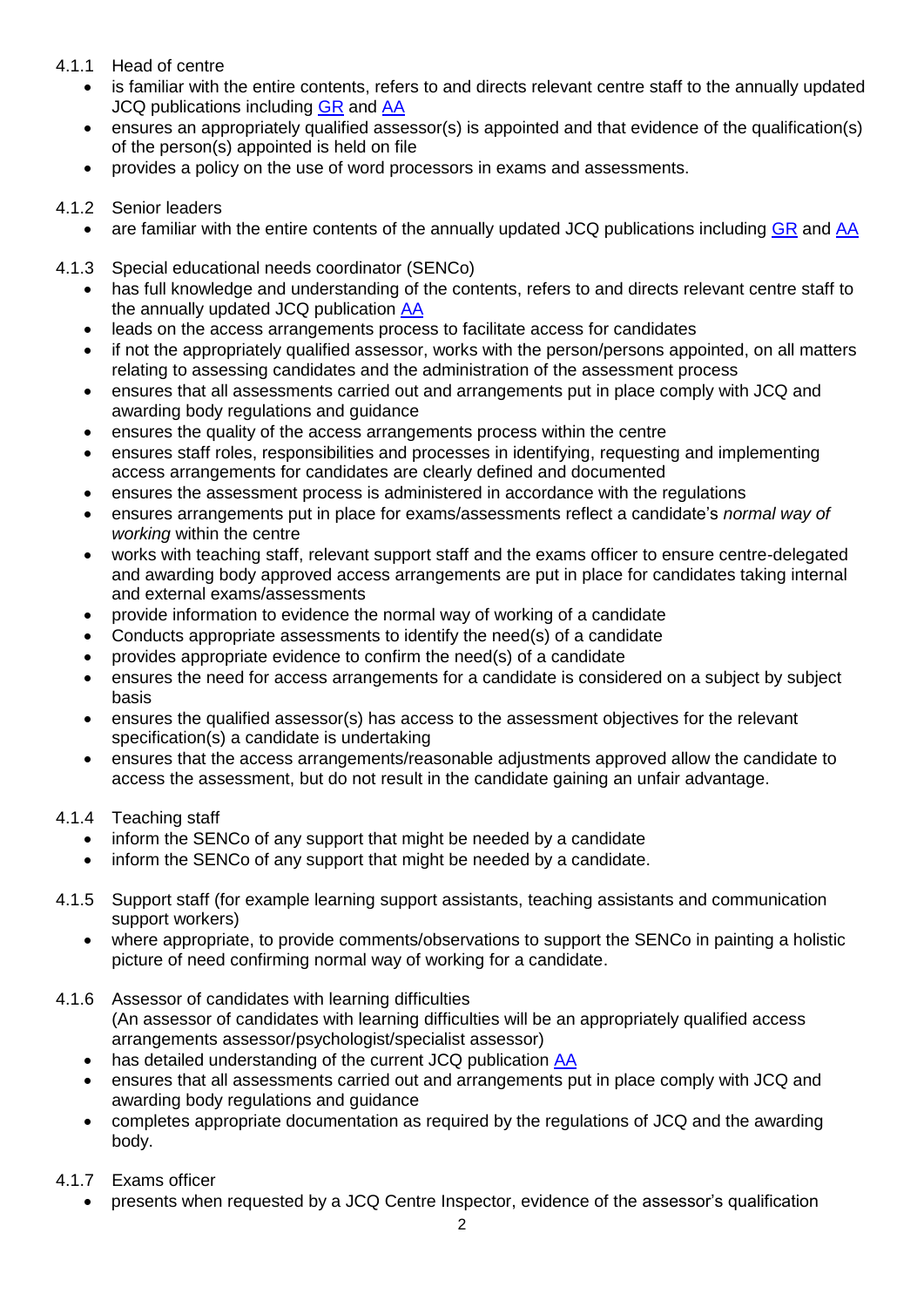- ensures a policy demonstrating the centre's compliance with relevant legislation is in place
- defines and documents roles, responsibilities and processes in identifying, requesting and implementing access arrangements
- ensure a statement is provided which details the criteria the centre uses to award and allocate word processors for exams.

# **5. Use of word processors**

**5.1** Please refer to the Brockington College Word Processor (Exams) Policy for information regarding the use of word processors in exams and assessments.

# **6. Requesting access arrangements**

# **6.1 Roles and responsibilities**

- 6.1.1 Special educational needs coordinator (SENCo)
	- determines if the arrangements identified for a candidate require prior approval from the awarding body before the arrangements are put in place or if approval is centre-delegated
	- ensures appropriate and required evidence is held on file to confirm validation responses in AAO including (where required) the completion of JCQ Form 8 (*Application for access arrangements – Profile of learning difficulties*), and/or centre based evidence including concise file note(s) on centre headed paper, signed and dated, and a body of evidence to substantiate the candidate's normal way of working within the centre (Form 8 must only be used for candidates with learning difficulties who are not subject to a current EHCP or Statement of Special Educational Needs or those requiring a Language Modifier.)
	- ensures that arrangements, and approval where required, are in place before a candidate takes his/her first exam or assessment (which is externally assessed or internally assessed/externally moderated)
	- maintains a file for each candidate that will include:
		- $\circ$  appropriate evidence to support the need for the arrangement where required
		- o appropriate evidence to support normal way of working within the centre
	- liaises with teaching staff regarding any appropriate modified paper requirements for candidates
	- presents the files/e-folders when requested by a JCQ Centre Inspector and addresses any queries/questions raised
	- ensures where form 8 is required to be completed, the form is signed (a handwritten, electronic or typed signature is acceptable) and dated as required **prior** to approval being sought and that the form is provided for processing and inspection purposes (This may be a hard copy paper version or an electronic version)
	- ensures that the full supporting evidence is in place before an online application is processed
	- reviews the evidence before an online application is processed, ensuring that the candidate does meet the published criteria for the respective arrangement.

# 6.1.2 Exams officer

- is familiar with the entire contents of the annually updated JCQ publication [GR](http://www.jcq.org.uk/exams-office/general-regulations) and is aware of information contained in [AA](http://www.jcq.org.uk/exams-office/access-arrangements-and-special-consideration/regulations-and-guidance) where this may be relevant to the EO role
- follows guidance in [AA](http://www.jcq.org.uk/exams-office/access-arrangements-and-special-consideration) section 8 to process approval applications for access arrangements for those qualifications included
- applies for approval where this is required, through *Access arrangements online* (AAO), or through the awarding body where qualifications sit outside the scope of AAO
- ensures that were approval is required the application is processed on time and no later than the awarding body's published deadline
- makes an *awarding body referral* through AAO where the initial application for approval may not be approved by AAO, where it is deemed by the centre that the candidate does meet the criteria for the arrangement(s)
- ensures that arrangements, and approval where required, are in place before a candidate takes his/her first exam or assessment (which is externally assessed or internally assessed/externally moderated)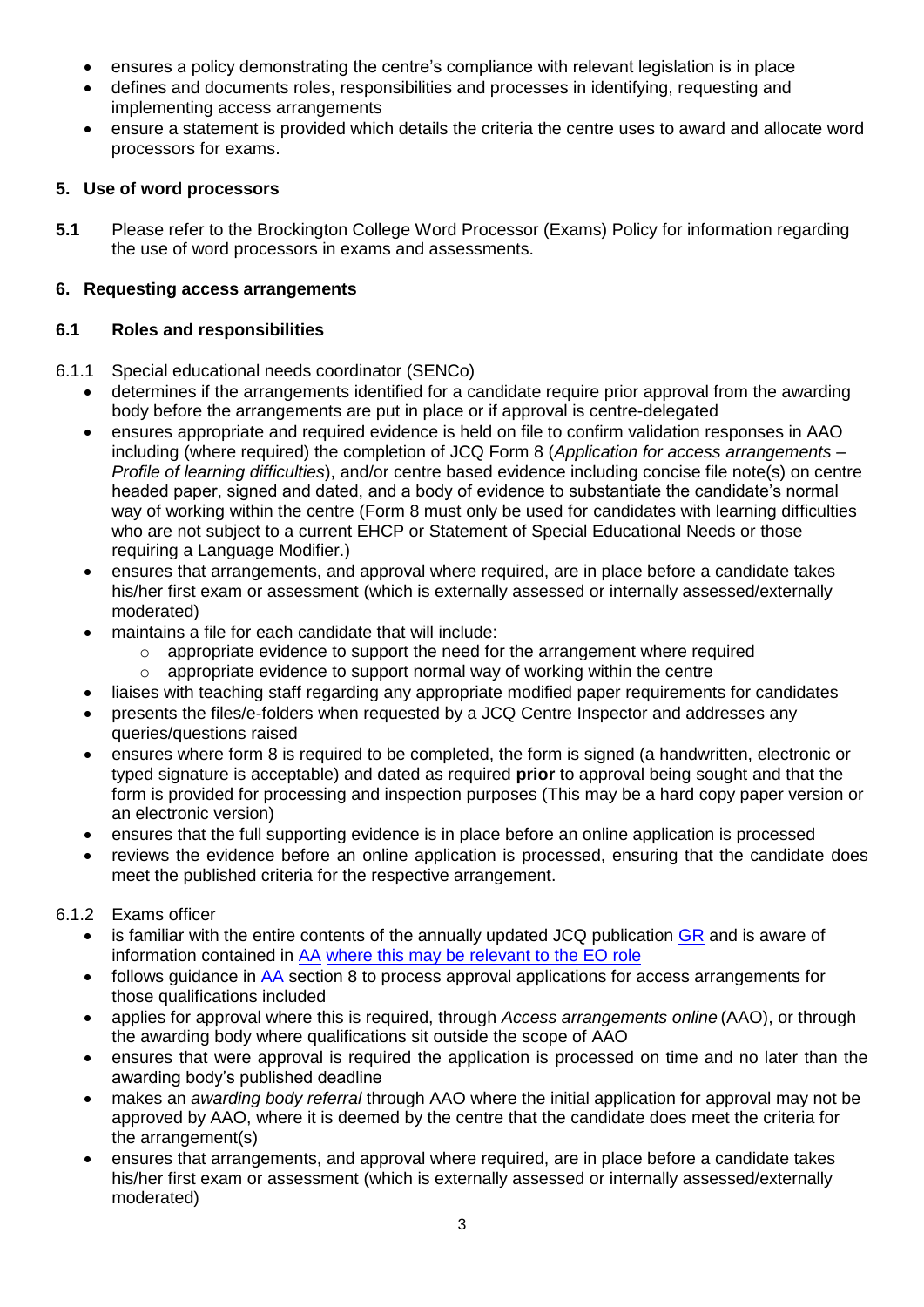- confirms by ticking the *'Confirmation'* box prior to submitting the application for approval that the *'malpractice consequence statement'* has been read and accepted
- ensures that where approval is required that this is processed at the start of the course and at the latest by the awarding body deadline
- maintains a file/e-folder for each candidate (the required documentation for a candidate will either be all in hard copy within the candidate's file **or** all in electronic format within the candidate's efolder) that will include:
	- o completed JCQ/awarding body application forms and evidence forms
	- o appropriate evidence to support the need for the arrangement where required
	- o appropriate evidence to support normal way of working within the centre
	- $\circ$  in addition, for those qualifications listed on page 2 of [AA](http://www.jcq.org.uk/exams-office/access-arrangements-and-special-consideration) (where approval is required), a print out/PDF of the AAO approval and a signed candidate personal data consent form (which provides candidate consent to their personal details being shared)
- liaises with the SENCo to ensure arrangements are in place to either order a non-interactive electronic (PDF) question paper or to open question paper packets in the secure room within 90 minutes of the published starting time for the exam where the centre is permitted to modify a timetabled written component exam paper (copy on coloured paper, enlarge to A3 or copy to single sided print)
- following the appropriate process(AAO for those qualifications listed on page 74 of [AA;](https://www.jcq.org.uk/exams-office/access-arrangements-and-special-consideration) *JCQ Form 7* or *Form VQ/EA*), orders published modified papers, by the awarding body's deadline for the exam series, where these may be required for a candidate
- ensures the names of all other assessors, who are assessing candidates studying qualifications covered by AAO, are entered into AAO to confirm their status including any professionals working outside the centre.

#### **7. Implementing access arrangements and the conduct of exams**

#### **7.1 Roles and responsibilities - external assessments**

These are assessments which are normally set and marked/examined by an awarding body which must be conducted according to awarding body instructions and/or the JCQ publication *[Instructions](http://www.jcq.org.uk/exams-office/ice---instructions-for-conducting-examinations)  [for conducting examinations](http://www.jcq.org.uk/exams-office/ice---instructions-for-conducting-examinations)* (ICE).

- 7.1.1 Head of centre
	- supports the SENCo, the exams officer and other relevant centre staff in ensuring appropriate arrangements, adjustments and adaptations are in place to facilitate access for disabled candidates to exams
	- is familiar with the *Checklist for heads of centre and examination officers – The Equality Act 2010 and conduct of examinations* provided in the current [ICE](http://www.jcq.org.uk/exams-office/ice---instructions-for-conducting-examinations) (page 44).

# 7.1.2 Special educational needs coordinator (SENCo)

- ensures appropriate arrangements, adjustments and adaptations are in place to facilitate access for candidates where they are disabled within the meaning of the Equality Act (unless a temporary emergency arrangement is required at the time of an exam)
- ensures a candidate is involved in any decisions about arrangements, adjustments and/or adaptations that may be put in place for him/her and ensures the candidate understands what will happen at exam time
- ensures that any arrangements put in place do not unfairly disadvantage or advantage disabled candidates
- liaises with the exams officer (EO) regarding facilitation and invigilation of access arrangement candidates in exams
- liaises with other relevant centre staff regarding the provision of appropriate rooming and equipment that may be required to facilitate access for disabled candidates to exams
- ensures that prior to any arrangements being put in place checks are made that arrangements do not impact on any assessment criteria/competence standards being tested
- appoints appropriate centre staff as facilitators to support candidates (practical assistant, prompter, language modifier, reader, scribe or sign language interpreter)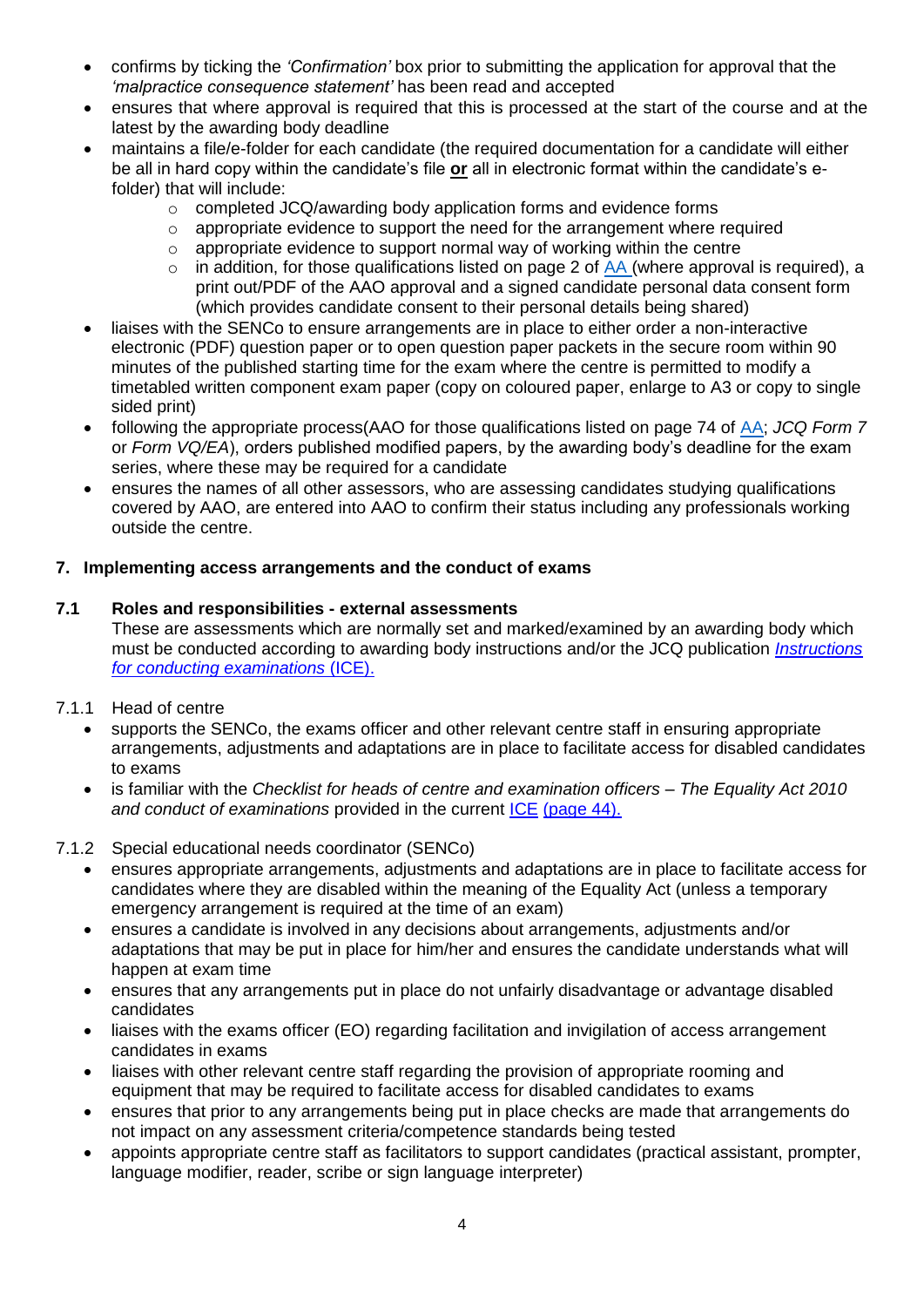- ensures facilitators supporting candidates are appropriately trained and understand the rules of the particular access arrangement(s)
- ensures a facilitator acting as a prompter is aware of the appropriate way to prompt depending on the needs of the candidate
- liaises with the EO where a facilitator may be required to support a candidate requiring an emergency (temporary) access arrangement at the time of exams
- has a process in place to deal with emergency (temporary) access arrangements as they arise at the time of exams in terms of rooming and invigilation
- appoints appropriate centre staff as facilitators to support candidates (practical assistant, prompter, language modifier, reader, scribe or sign language interpreter)
- ensures a record of the training given to those facilitating an access arrangement for a candidate under examination conditions is kept and retained on file until the deadline for enquiries about results has passed or until any appeal, malpractice or other results enquiry has been completed, whichever is later
- liaises with the EO to ensure that invigilators are made aware of the Equality Act 2010 and are trained in disability issues
- ensures invigilators supervising access arrangement candidates are trained in their role and understand the invigilation arrangements required for access arrangement candidates as detailed in [ICE](http://www.jcq.org.uk/exams-office/ice---instructions-for-conducting-examinations) 7 and 8.
- 7.1.3 Exams officer
	- is familiar with and follows the *Checklist for heads of centre and examination officers – The Equality Act 2010 and conduct of examinations* provided in the current [ICE](http://www.jcq.org.uk/exams-office/ice---instructions-for-conducting-examinations)
	- ensures exam information (JCQ information for candidates 'documents, individual exam timetable etc.) is adapted where this may be required for a disabled candidate to access it
	- ensures that prior to any arrangements being put in place checks are made that arrangements do not impact on any assessment criteria/competence standards being tested
	- liaises with other relevant centre staff regarding the provision of appropriate rooming and equipment that may be required to facilitate access for disabled candidates to exams
	- ensures a facilitator acting as a prompter is aware of the appropriate way to prompt depending on the needs of the candidate
	- ensures facilitators supporting candidates are appropriately trained and understand the rules of the particular access arrangement(s)
	- liaises with the SENCo to ensure that invigilators are made aware of the Equality Act 2010 and are trained in disability issues
	- ensures cover sheets, where these are required by the arrangement are completed as required by facilitators
	- liaises with the SENCo and other relevant centre staff to ensure appropriate arrangements, adjustments and adaptations are in place to facilitate access for disabled candidates to exams
	- liaises with the SENCo regarding the facilitation and invigilation of access arrangement candidates
	- liaises with the SENCo regarding rooming of access arrangement candidates
	- ensures appropriate seating arrangements are in place where different arrangements may need to be made for a candidate to facilitate access to his/her exams
	- ensures candidates with access arrangements are identified on exam room seating plans and invigilators are made aware of the arrangements awarded and invigilators informed of those candidates with access arrangements and made aware of the access arrangement(s) awarded
	- ensures invigilators are briefed prior to each exam session of the arrangements in place for a disabled candidate in their exam room
	- checks in advance of dated exams/assessments that modified paper orders have arrived (and if not will contact the awarding body to ensure that papers are available when required)
	- makes modifications that are permitted by the centre (a question paper copied onto coloured paper, an A4 to A3 enlarged paper or a paper printed on single sheets or where a question paper may need to be scanned into PDF format where a candidate is approved the use of a computer reader) that may be required and either accesses a non-interactive electronic (PDF) question paper or opens the exam question paper packet in the secure room no earlier than 90 minutes prior to the published start time of the exam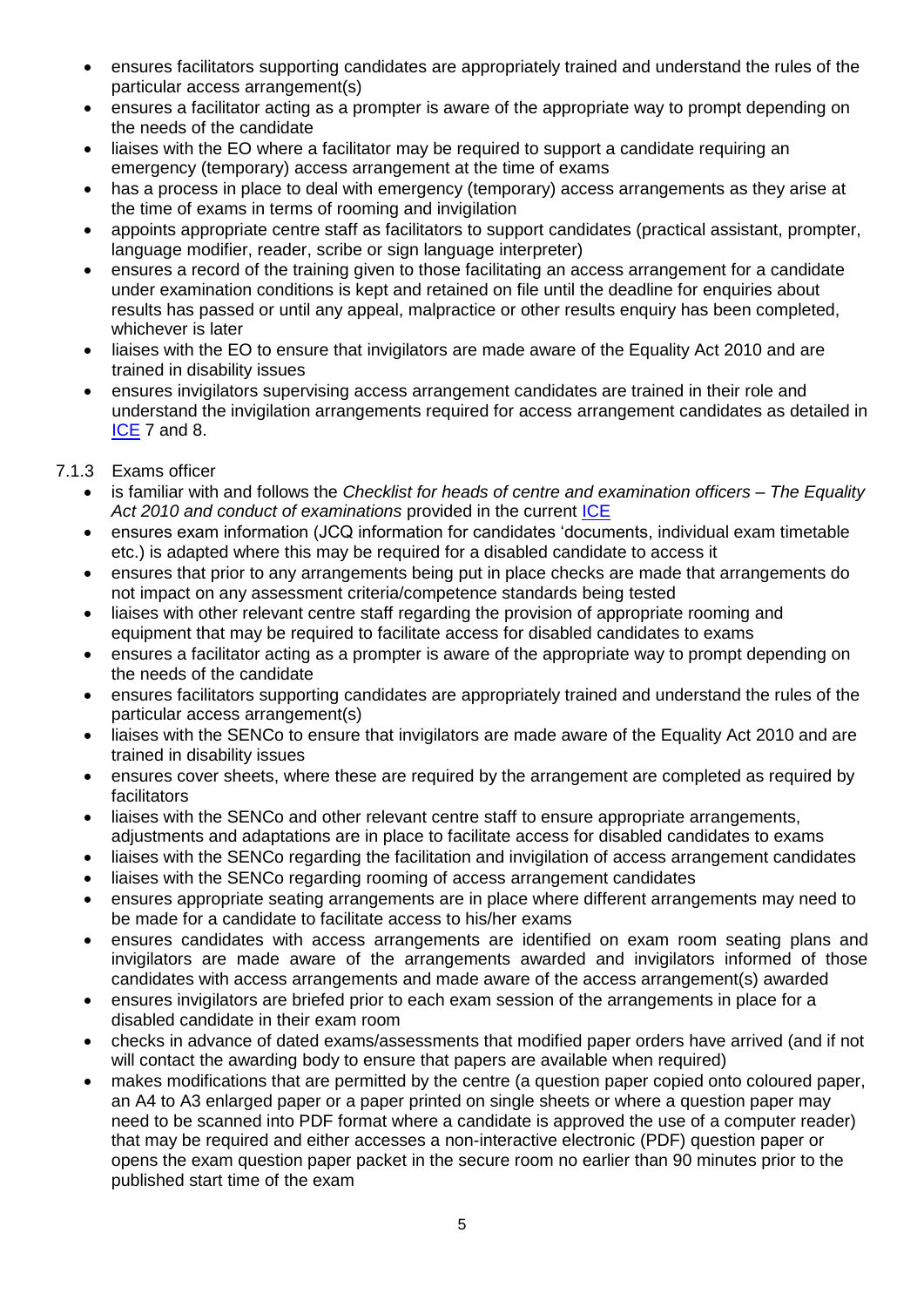- Understands that where permitted/approved, a secure question paper packet may need to be opened early in the secure room to facilitate the following:
	- $\circ$  a language modifier may have access to the question paper 60 minutes prior to the awarding body's published start time for the exam in order to prepare
	- o the communication professional may have access to the question paper 60 minutes prior to the awarding body's published start time for the exam in order to prepare
	- $\circ$  the live speaker may have access to the transcript of the listening examination 60 minutes prior to the awarding body's published start time for the exam in order to prepare
- ensures that prior to any arrangements being put in place checks are made that arrangements do not impact on any assessment criteria/competence standards being tested
- provides cover sheets prior to the start of an exam where required for particular access arrangements and ensures that these have been fully completed before candidates' scripts are dispatched to examiners/markers
- prints pre-populated cover sheets from AAO where this is required for particular arrangements
- has a process in place to deal with emergency (temporary) access arrangements as they arise at the time of exams in terms of rooming and invigilation
- liaises with the SENCo where a facilitator may be required to support a candidate requiring an emergency (temporary) access arrangement at the time of exams
- where required for emergency (temporary) access arrangements, applies for approval through AAO or through the awarding body where qualifications sit outside the scope of AAO
- ensures a record of the training given to those facilitating an access arrangement for a candidate under examination conditions is kept and retained on file until the deadline for enquiries about results has passed or until any appeal, malpractice or other results enquiry has been completed, whichever is later
- ensures where a person is appointed to facilitate an access arrangement, the person appointed is not normally the candidate's own subject teacher but where the candidate's own subject teacher has to be used, ensures a separate invigilator is always present
- ensures where a person is appointed to facilitate an access arrangement, the person appointed is not a relative, friend, peer or private tutor of the candidate
- liaises with the SENCo to ensure exam information (JCQ information for candidates documents, individual exam timetable etc.) is adapted where this may be required for a disabled candidate to access it.

# 7.1.4 Other relevant centre staff

- staff responsible for **specialist equipment** that may need to be provided or adapted for a candidate
- senior staff responsible for the centre's **emergency evacuation procedures** and the arrangements that may need to be in place for a candidate with a disability who may need assistance when an exam room is evacuated
- staff responsible for **IT or other specialist equipment** that may need to be provided or adapted for a candidate
- estates/site staff responsible for **rooms and non-specialist equipment** (chairs, tables, clocks etc.) used for exams that may need to be adapted for a candidate.

# **7.2 Roles and responsibilities - Internal assessments**

These are non-examination assessments (NEA) which are normally set by a centre/awarding body, marked and internally moderated/standardised by the centre and externally moderated by the awarding body.

*"Externally marked and/or externally set practical examinations taken at different times across centres are classified as 'NEA'."*

 [Quote taken from the JCQ publication *[Instructions for conducting non-examination](http://www.jcq.org.uk/exams-office/non-examination-assessments)  [assessments](http://www.jcq.org.uk/exams-office/non-examination-assessments)* – *Foreword*]

- 7.2.1 Special educational needs coordinator (SENCo)
	- ensures centre-delegated and awarding body approved arrangements are in place prior to a candidate taking his/her first formal supervised assessment
	- liaises with teaching staff to implement appropriate access arrangements for candidates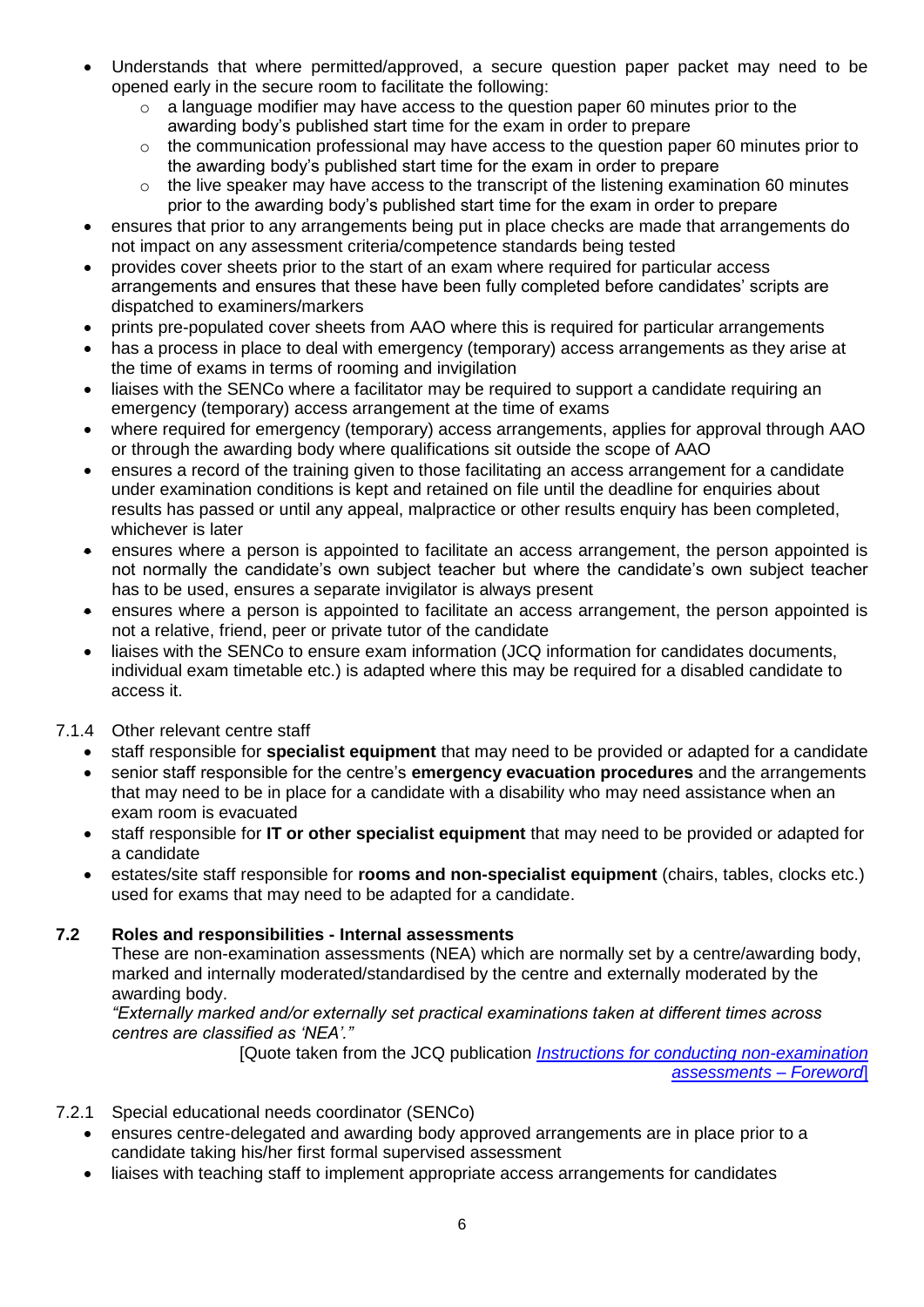- liaises with the teacher where a facilitator may be required to support a candidate requiring an emergency (temporary) access arrangement at the time of his/her formal supervised assessment
- ensures candidates are aware of the access arrangements that are in place for their assessments
- ensures facilitators supporting candidates are appropriately trained and understand the rules of the particular access arrangement(s)
- ensures a candidate has had appropriate opportunities to practise using the access arrangement(s) before his/her first examination.

## 7.2.2 Exams officer

- ensures centre-delegated and awarding body approved arrangements are in place prior to a candidate taking his/her first formal supervised assessment
- liaises with the teacher where a facilitator may be required to support a candidate requiring an emergency (temporary) access arrangement at the time of his/her formal supervised assessment.

#### 7.2.3 Teaching staff

- support the SENCo in implementing appropriate access arrangements for candidates
- provide the SENCo with assessment schedules to ensure arrangements are put in place when required
- liaise with the SENCo regarding assessment materials that may need to be modified for a candidate
- ensures cover sheets are completed as required by facilitators.

#### **7.3 Roles and responsibilities – internal exams**

These are exams or tests which are set and marked within the centre; normally a pre-cursor to external assessments.

- 7.3.1 Special educational needs coordinator (SENCo)
	- liaises with teaching staff to implement appropriate access arrangements for candidates.

#### 7.3.2 Teaching staff

- support the SENCo in implementing appropriate access arrangements for candidates
- provide exam materials that may need to be modified for a candidate.

#### 7.3.3 Exams officer

• provide the SENCo with internal exam timetable to ensure arrangements are put in place when required.

# **8. Facilitating access – examples**

- **8.1** The following information confirms the centre's good practice in relation to the Equality Act 2010 and the conduct of examinations.
- **8.2** On a candidate by candidate basis, consideration is given to:
	- adapting assessment arrangements
	- adapting assessment materials
	- the provision of specialist equipment or adaptation of standard equipment
	- adaptation of the physical environment for access purposes.
- **8.3** The table provides example arrangements, adjustments and adaptations that are considered to meet the need(s) of a candidate and the actions considered/taken by the centre for the purposes of facilitating access.

| <b>Example of</b><br>candidate need(s)                             | <b>Arrangements</b><br>explored                        | <b>Centre actions</b>                                                                 |
|--------------------------------------------------------------------|--------------------------------------------------------|---------------------------------------------------------------------------------------|
| A medical condition<br>which prevents the<br>candidate from taking | Alternative site<br>for the conduct<br>of examinations | SENCo gathers evidence to support the need for the<br>candidate to take exams at home |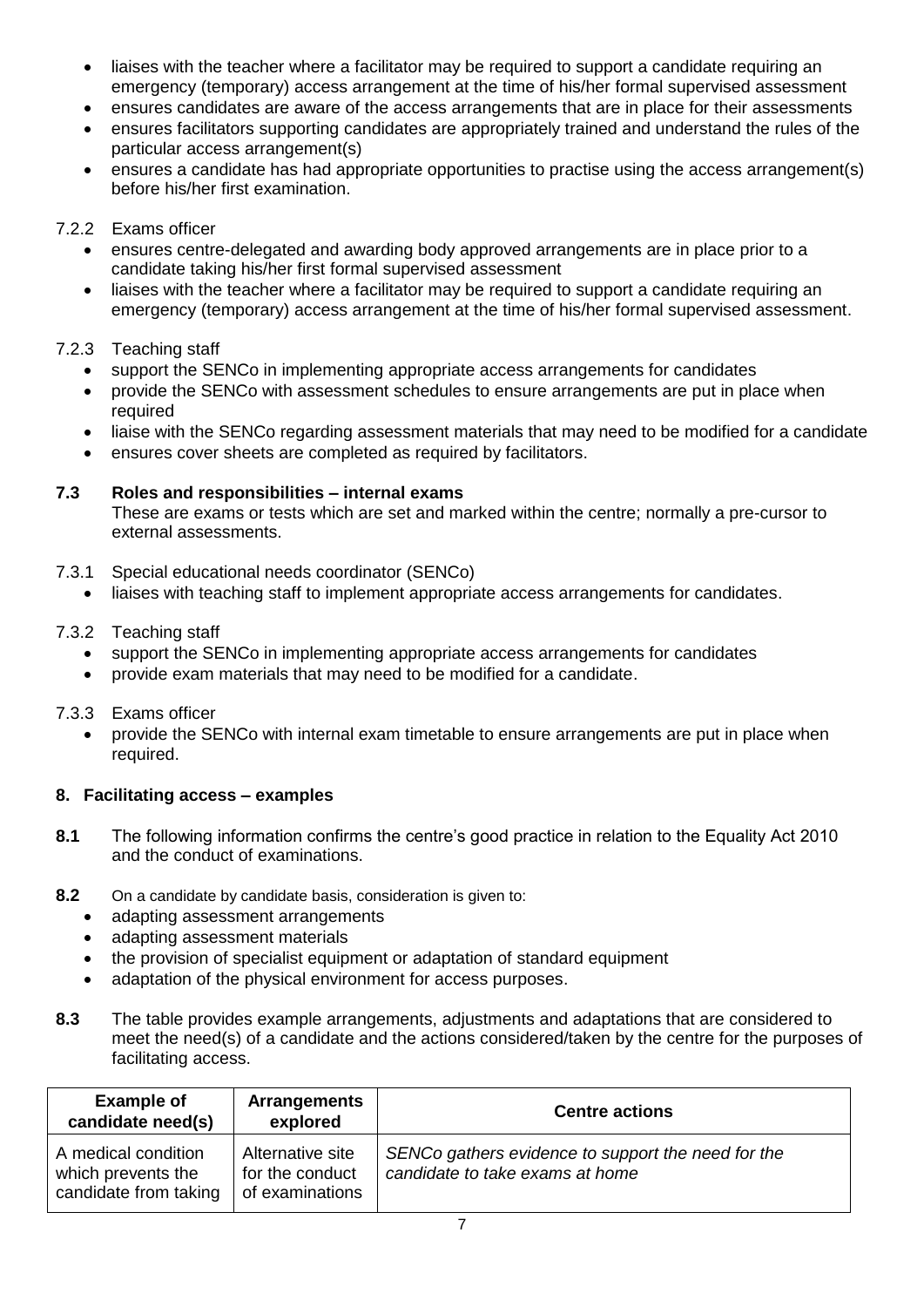| exams in the centre                                                        | Supervised rest<br>breaks                                                 | Pastoral head provides written statement for file to confirm<br>the need                                                                                                                                                                         |
|----------------------------------------------------------------------------|---------------------------------------------------------------------------|--------------------------------------------------------------------------------------------------------------------------------------------------------------------------------------------------------------------------------------------------|
|                                                                            |                                                                           | Approval confirmed by SENCo; AAO approval for both<br>arrangements not required                                                                                                                                                                  |
|                                                                            |                                                                           | Pastoral head discussion with candidate to confirm the<br>arrangements should be put in place                                                                                                                                                    |
|                                                                            |                                                                           | EO submits appropriate 'Alternative site for the conduct of<br>exams form'                                                                                                                                                                       |
|                                                                            |                                                                           | EO provides candidate with exam timetable and JCQ<br>information for candidates                                                                                                                                                                  |
|                                                                            |                                                                           | Pastoral head confirms with candidate the information is<br>understood                                                                                                                                                                           |
|                                                                            |                                                                           | Pastoral head agrees with candidate that prior to each<br>exam will call to confirm fitness to take exam                                                                                                                                         |
|                                                                            |                                                                           | EO allocates invigilator(s) to candidate's timetable; confirms<br>time of collection of exam papers and materials                                                                                                                                |
|                                                                            |                                                                           | Invigilator monitors candidate's condition for each exam and<br>records any issues on incident log                                                                                                                                               |
|                                                                            |                                                                           | Invigilator records rest breaks (time and duration) on<br>incident log and confirms set time given for exam                                                                                                                                      |
|                                                                            |                                                                           | Invigilator briefs EO after each exam on how candidate's<br>performance in exam may have been affected by his/her<br>condition                                                                                                                   |
|                                                                            |                                                                           | EO discusses with pastoral head if candidate is eligible for<br>special consideration (candidate present but<br>disadvantaged)                                                                                                                   |
|                                                                            |                                                                           | EO processes request(s) for special consideration where<br>applicable; incident log(s) provides supporting evidence                                                                                                                              |
|                                                                            |                                                                           | Pastoral head informs candidate that special consideration<br>has been requested                                                                                                                                                                 |
|                                                                            |                                                                           |                                                                                                                                                                                                                                                  |
| Persistent and<br>significant difficulties<br>in accessing written<br>text | Reader<br>25% extra time<br>Separate<br>invigilation<br>within the centre | Confirms candidate is disabled within the meaning of the<br>Equality Act 2010                                                                                                                                                                    |
|                                                                            |                                                                           | Papers checked for those testing reading                                                                                                                                                                                                         |
|                                                                            |                                                                           | Reader sourced for use in papers (or sections of papers)<br>testing reading OR up to 50% extra time awarded                                                                                                                                      |
|                                                                            |                                                                           | A short concise file note produced on centre headed paper,<br>signed and dated kept on file, confirming the nature of the<br>candidate's impairment and that the use of a computer<br>reader and/or a reader reflects his/her normal and current |